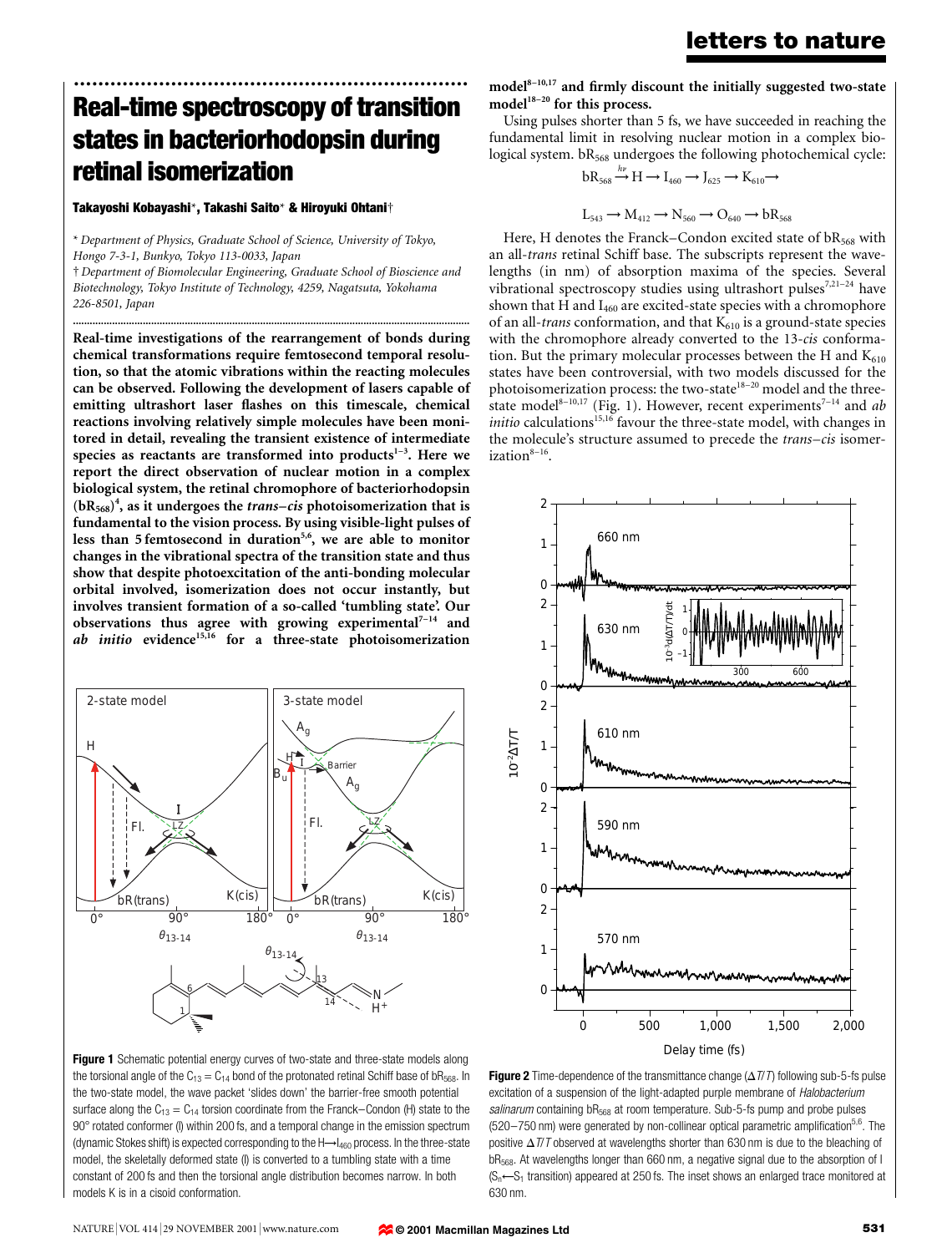### letters to nature

In order to elucidate the isomerization process in more detail, we measured the time-resolved transmittance change  $(\Delta T/T)$ , which we call the real-time signal, of  $bR_{568}$  using sub-5-fs pulses as both pump and probe at room temperature. Figure 2 shows the real-time signals of bR<sub>568</sub> at several wavelengths. The measured  $\Delta T/T$  is modulated by molecular vibrations, which correspond to Ramanactive modes<sup>25,26</sup>. The Fourier transformation of  $\Delta T/T$  around an arbitrary delay time  $t_d$  gives the amplitudes and frequencies of the molecular vibrations at  $t_d$ . Figure 3 shows spectrograms calculated for real-time signals probed at 610 nm. As shown in the spectrograms, instantaneous frequencies are modulated at a period of about 200 fs. This can be seen from the time-integrated Fourier power spectrum of the vibrationally induced transmittance modulation. Figure 4 shows the results of peak detection using the previously measured Raman frequencies<sup>23,27,28</sup> for the 630-nm probe data. We conclude that the temporal shifts in frequency are due to wave-packet motion of the excited state rather than the ground state for the following reasons. (1) The spectrogram calculated for the real-time signal at 660 nm due to excited-state absorption (shown in Fig. 2) has the same features as those at other wavelengths. (2) The pulse width (sub-5-fs) is much shorter than the observed molecular vibration periods, and is too short to enhance the molecular vibration in the ground electronic state<sup>25,26</sup>. (3) The decay of the molecular vibration amplitude is not longer than that of  $\Delta T/T$ .

The key feature of the spectrogram is the frequency of the ethylene-like symmetric  $C = C$  stretching modes in the 1,500-1,550 cm<sup>-1</sup> region reflecting  $\pi$ -bond order. Interestingly, the peak frequency is modulated between 1,500 and 1,550 cm<sup>-1</sup>. A similar



Figure 3 Spectrogram calculated for the trace at 610 nm. The calculations used the Hanning window function  $W(t - t_0) = 1/2 + (1/2)\cos[\pi (t - t_0)/2\Delta t]$  with a 75-fs half-width at half-maximum (HWHM) of  $\Delta t$  and a peak at  $t_d$  (window delay time). The Fourier transformation of  $\Delta T/T$  kinetics gives frequency information that corresponds to Raman frequency. The Fourier amplitude increases from blue to red (false colours). Black lines show the peaks of several modes strongly coupled to photoexcitation. The spectrogram shows the appearance of all the significant vibrations<sup>23,27,28</sup> in the characteristic frequency ranges 1,500-1,650 cm<sup>-1</sup> (C = C and C = N stretching modes), 1,150 $-1$ ,250 cm<sup>-1</sup> (in-plane C = C-H bending coupling with the C-C stretching modes) and  $900-1,000 \text{ cm}^{-1}$  (the hydrogen-out-of plane (HOOP) mode). The HOOP mode is inactive when the molecular structure is highly planar, and is enhanced by distortion of the molecular plane. The increase in the HOOP signal intensity just after excitation (30 fs) shows the distortion. The changes in the frequencies and amplitudes of HOOP and  $C = C - H$  in-plane-wagging can be seen following the progress of the twisting around the  $C_{13} = C_{14}$  bond. Their frequencies cannot be discriminated at 150-200 fs because the inplane and out-of-plane modes cannot be well defined owing to the non-planarity of the molecule. After that, these vibrations recover and then their intensities are reduced substantially because of the broad distributions of frequencies for the 200-600 fs region. The intensities partially recover when the frequency distributions become narrow owing to thermalization in the 700-900 fs region. This shows that isomerization from transoid to cisoid conformation followed by thermalization is over at this time region.

modulation of instantaneous frequencies has been observed for polydiacetylene (PDA) in previous work using the same sub-5-fs visible pulses<sup>29,30</sup>. In PDA, the frequencies of  $C = C$  and  $C-C$ stretching are modulated at the vibrational period of the  $C = C - C$ bending mode (145 fs) for about 2 ps. The modulation frequency in  $bR_{568}$  was calculated to be 160 cm<sup>-1</sup> from the Fourier transform calculation of the Fourier power spectrum, which corresponds to the 200-fs oscillation period of twisting around the  $C = C$  bond. To our knowledge, this is the first real-time observation of the frequency modulation of  $C = C$  stretching associated with the torsional motion relevant to the *trans-cis* isomerization. The frequency modulation induces the generation of side bands, but conventional Raman spectroscopy cannot discriminate the bands from modes existing accidentally nearby.

We now examine the contribution of the 200-fs torsional motion to the coupling of other vibrational modes by describing four events that occur on different timescales. The first event occurs within 50-100 fs. The wave-packet reaches the flat potential region ( $I_{460}$  with a  $B<sub>u</sub>$ -like electronic configuration) from H. Periodic out-of-plane distortion also begins. An intense  $C = N$  stretching band from the protonated Schiff base  $(C_{15} = NH^+$ , 1,620–1,630 cm<sup>-1</sup>) appears within 50 fs. Both the intensity and frequency of the band dramatically decrease within 100 fs. The fast dumping causes spectral broadening: although conventional methods cannot distinguish the homogeneous and inhomogeneous broadening, the method we describe here—of observing the time-dependent molecular vibration—can distinguish the two, by detecting the recurrence in the



Figure 4 Fourier power spectrum of instantaneous frequencies appearing in the trace of transmittance change probed at 630 nm. The spectra were obtained by the maximum entropy method for the 300-fs rectangular gated signals.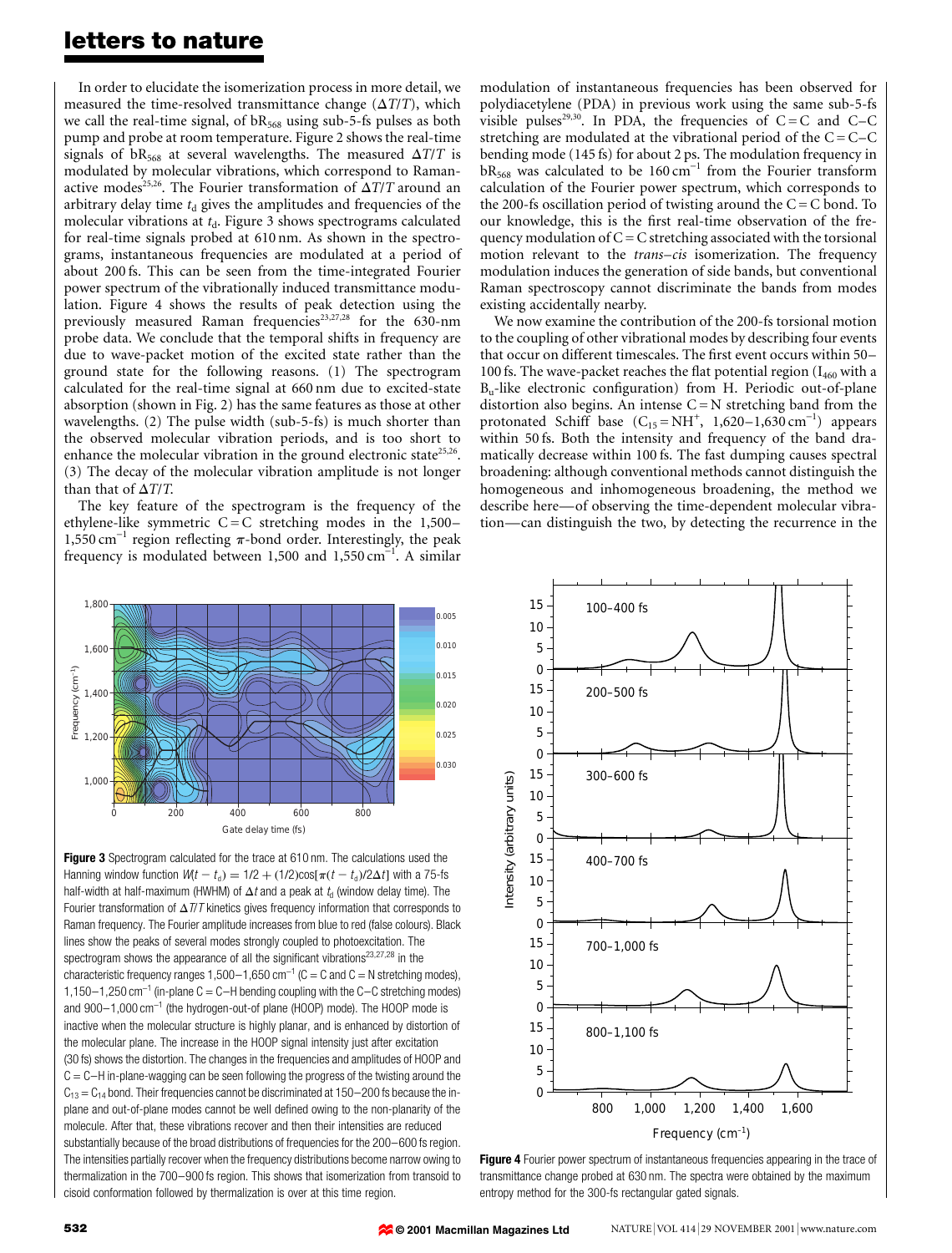### letters to nature

case of inhomogeneous broadening. The fast frequency lowering indicates the effect of the torsional motion. The in-plane  $C = C - H$ bending modes coupled with C–C stretching modes appear in the  $1,150-1,300$  cm<sup>-1</sup> region, which is called the fingerprint region, because it is very sensitive to the chromophore conformation. The skeletal vibrations around 1,250  $cm^{-1}$  are activated in the first 100 fs as predicted theoretically<sup>15,16</sup>. The hydrogen-out-of-plane (HOOP) modes appear just after the excitation in the  $800-1,050$  cm<sup>-1</sup> region. The intensity of the HOOP modes is sensitive to the tilting angle around the  $C = C$  bond. We expect that the HOOP intensity at first increases with the torsional angle, and then decreases or even disappears as the angle approaches 90°.

The second event is seen in the 100-200 fs region, and involves splitting of the band centred around  $1,250 \text{ cm}^{-1}$  into two peaks about 100 fs after excitation of the chromophore. The frequency of one peak gradually increases, reaching  $1,520-1,540$  cm<sup>-1</sup> at about 150 fs, while the frequency of the other peak gradually decreases, reaching a value as low as  $1,140 \text{ cm}^{-1}$  at 170 fs after excitation. The temporal shift of the frequency of the latter mode  $(C = C - H$  inplane bending) is correlated with that of the HOOP band. These frequencies are modulated with the 200-fs period of the  $C-C=C$ torsion. The peak positions of the HOOP mode and the in-plane  $C = C - H$  bending modes are well separated in the region below 100 fs, but not in the 150-200 fs region. These mode frequencies approach each other and merge into a single peak, as there is neither an in-plane nor an out-of-plane mode in a distorted configuration. The two modes reappear in the region slightly longer than 250 fs, where planarity is recovered. This suggests that the  $trans \rightarrow 13-cis$ isomerization occurred within less than 200 fs according to the twostate model. However, the product  $K_{610}$  has not yet been formed. For the  $t_d > 200$  fs region, the intensities of the C = C–H bending and HOOP modes become very weak at all the probe photon energies studied (610-680 nm, data not shown). Therefore, the coincident increase and decrease of the frequencies of the HOOP and in-plane  $C = C - H$  bending modes strongly indicate that the torsional



Figure 5 A mechanism of the *trans-cis* photoisomerization of the retinal chromophore. After photoexcitation of  $bR_{568}$  to the Franck-Condon state (H), two moieties are rotated with respect to each other to a skeletally deformed state  $(I_{460};$  top) and then to a tumbling state (middle) and then to a *cis* conformation ( $K_{610}$ ; bottom).

motion modifies the frequencies of both the out-of-plane and inplane bending-mode frequencies with a period of 200 fs.

The third event is the formation of the transition state in the 200– 600 fs region.  $C = N$  stretching,  $C = C-H$  bending, and HOOP modes are also silent in this region. The weak intensity is partly due to the broad distribution of molecular conformations covered by the wave packet. Energy randomization occurs during the fast wave-packet motion along the potential curves of the excited Bu-like and  $A_{\varphi}$ -like states, and during the Landau-Zener (LZ) tunnelling in between  $B_u$  and  $A_g$ . However, the isomerization in the  $C_{13} = C_{14}$ bond has not occurred at this stage. The skeletal change precedes the isomerization. We call the molecular state in the 200–600 fs region a 'tumbling state'. In this state, the intensity reduction of  $C = C$ stretching is not as drastic as those of the HOOP and in-plane bending, as the number of the  $C = C$  stretching modes is larger than that of the C $-C-H$  configuration, and the  $C = C$  stretching is less sensitive to the torsional angle than the HOOP and in-plane bending modes. These features can be explained by the torsional motion of the two moieties of the retinal Schiff base separated by the  $C_{13} = C_{14}$  double bond just after excitation, as shown in Fig. 5. The torsional motion and the broadening due to the inhomogeneity of the torsional angles and the rapid change in frequencies induce the reduction of the intensities of the corresponding vibrational bands.

The final event occurs 700 fs later. At 700-900 fs, the intensities of the in-plane C = C-H bending and C-C stretching modes  $(1,150-$ 1,250 cm<sup>-1</sup>) are partially recovered, owing to the narrowing of the torsional angle distribution in the quasi-thermal state after relaxing to the bottom of the potential curve of the  $A_{\varphi}$ -like excited state along the torsional angle coordinate. After this relaxation to the ground state, the conformational change takes place again through LZ tunnelling to the 13-cis conformation, that is,  $K_{610}$ , with 55% efficiency<sup>14</sup>. This verifies that the oscillating signal is not caused by the molecular vibration in the ground electronic state, but by vibration in the excited states. The gate delay time of 700-800 fs corresponds to the period of the population thermalized before it is converted to the K intermediate.  $\Box$ 

Received 14 May; accepted 21 September 2001.

- 1. Polanyi, J. C. & Zewail, A. H. Direct observation of the transition state. Acc. Chem. Res. 28, 119–132 (1995).
- 2. Rose, T. S., Rosker, M. J. & Zewail, A. H. Femtosecond real-time observation of wave packet oscillations (resonance) in dissociation reactions. J. Chem. Phys. 88, 6672-6673 (1988).
- 3. Rose, T. S., Rosker, M. J. & Zewail, A. H. Femtosecond real-time probing of reactions. IV. The reactions of alkali halides. J. Chem. Phys. 91, 7415-7436 (1989).
- 4. Oesterhelt, D. & Stoeckenius, W. in Methods of Enzymology, Biomembranes Part A, Vol. 31 (eds Freischer, S. and Packer, L.) 667-678 (Academic, New York, 1974).
- 5. Shirakawa, A., Sakane, I. & Kobayashi, T. Pulse-front-matched optical parametric amplification for sub-10-fs pulse generation tunable in the visible and near infrared. Opt. Lett. 23, 1292-1294 (1998).
- 6. Shirakawa, A., Sakane, I., Takasaka, M. & Kobayashi, T. Sub-5-fs visible pulse generation by pulsefront-matched noncollinear optical parametric amplification. Appl. Phys. Lett. 74, 2268-2270 (1999).
- 7. Atkinson, G. H., Ujj, L. &. & Zhou, Y. Vibrational spectrum of the J-625 intermediate in the room temperature bacteriorhodopsin photocycle. J. Phys. Chem. A 104, 4130-4139 (2000).
- 8. Hasson, K. C., Gai, F. & Anfinrud, P. A. The photoisomerization of retinal in bacteriorhodopsin: experimental evidence for a three-state model. Proc. Natl Acad. Sci. USA 93, 15124-15129 (1996).
- 9. Haran, G. et al. Excited state dynamics of bacteriorhodopsin revealed by transient stimulated emission spectra. Chem. Phys. Lett. 261, 389-395 (1996).
- 10. Gai, F., Hasson, K. C., McDonald, J. C. & Anfinrud, P. A. Chemical dynamics in proteins: the photoisomerization of retinal in bacteriorhodopsin. Science 279, 1886-1891 (1998).
- 11. Humphrey, W., Lu, H., Logonov, I., Werner, H.-J. & Schulten, K. Three electronic state model of the primary phototransformation of bacteriorhodopsin. Biophys. J. 75, 1689-1699 (1998).
- 12. Zhong, Q., Ruhman, S. & Ottolenghi, M. Reexamining the primary light-induced events in bacteriorhodopsin using a synthetic C13 = C14-locked chromophore. J. Am. Chem. Soc. 118, 12828-11829 (1996).
- 13. Ye, T. et al. On the nature of the primary light-induced events in bacteriorhodopsin: ultrafast spectroscopy of native and C13 = C14 locked pigments. *J. Phys. Chem. B* 103, 5122-5130 (1999).
- 14. Song, L. & El-Sayed, M. A. Primary step in bacteriorhodopsin photosynthesis: bond stretch rather than angle twist of its retinal excited-state structure. J. Am. Chem. Soc. 120, 8889-8890 (1998).
- 15. Vreven, T.et al. Ab initio photoisomerization dynamics of a simple retinal chromophore model.J. Am. Chem. Soc. 119, 12687-12688 (1997).
- 16. Garavelli, M., Negri, F. & Olivucci, M. Initial excited-state relaxation of the isolated 11-cis protonated Schiff base of retinal: Evidence for in-plane motion from ab initio quantum chemical simulation of the resonance Raman spectrum. J. Am. Chem. Soc. 121, 1023-1029 (1999).
- 17. Du, M. & Fleming, G. R. Femtosecond time resolved fluorescence spectroscopy of bacteriorhodopsin: direct observation of excited state dynamics in the primary step of the proton pump cycle. Biophys. Chem. 48, 101-111 (1993).